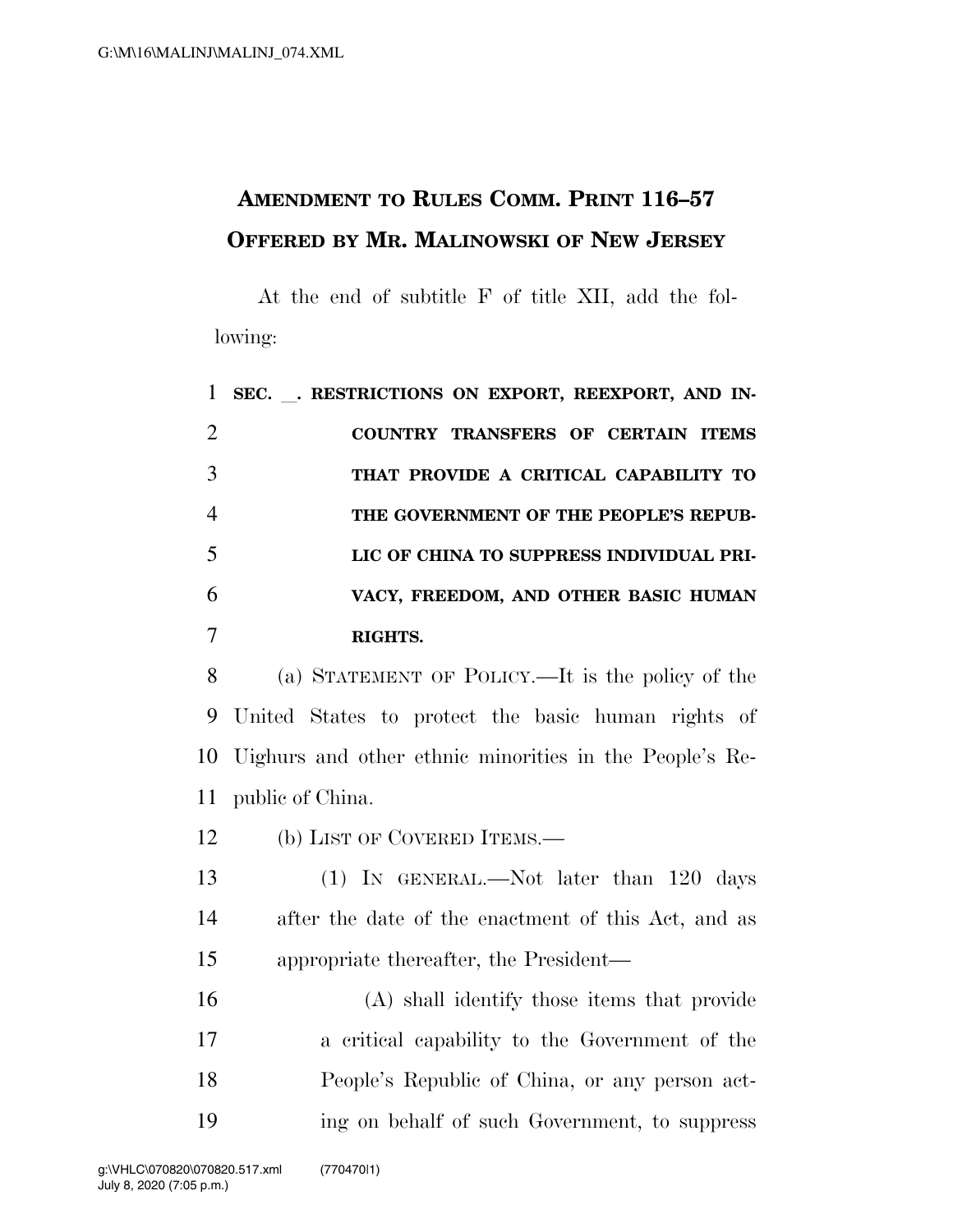| $\mathbf{1}$   | individual privacy, freedom of movement, and    |
|----------------|-------------------------------------------------|
| $\overline{2}$ | other basic human rights, specifically through— |
| 3              | (i) surveillance, interception, and re-         |
| $\overline{4}$ | striction of communications;                    |
| 5              | (ii) monitoring of individual location          |
| 6              | movement or restricting individual<br>or        |
| 7              | movement;                                       |
| 8              | (iii) monitoring or restricting access          |
| 9              | to and use of the internet;                     |
| 10             | (iv) monitoring or restricting use of           |
| 11             | social media;                                   |
| 12             | identification of individuals<br>(v)            |
| 13             | through facial recognition, voice recogni-      |
| 14             | tion, or biometric indicators;                  |
| 15             | (vi) detention of individuals who are           |
| 16             | exercising basic human rights; and              |
| 17             | (vii) forced labor in manufacturing;            |
| 18             | and                                             |
| 19             | (B) shall, pursuant to the Export Control       |
| 20             | Reform Act of 2018 (50 U.S.C. 4801 et seq.),    |
| 21             | include items identified pursuant to subpara-   |
| 22             | graph (A) on the Commerce Control List in a     |
| 23             | category separate from other items, as appro-   |
| 24             | priate, on the Commerce Control List.           |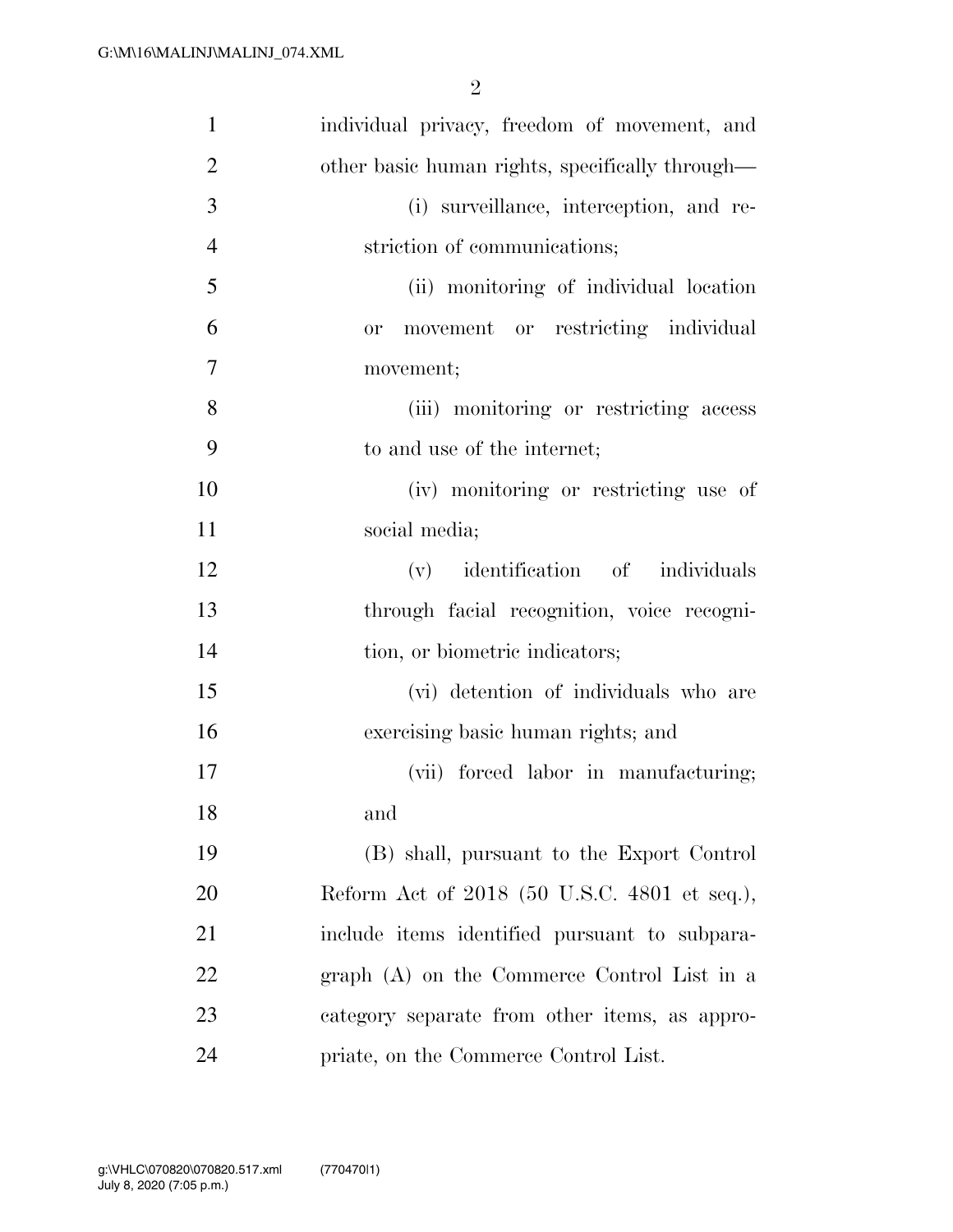(2) SUPPORT AND COOPERATION.—Upon re- quest, the head of a Federal agency shall provide full support and cooperation to the President in car-rying out this subsection.

 (3) CONSULTATION.—In carrying out this sub- section, the President shall consult with the relevant technical advisory committees of the Department of Commerce to ensure that the composition of items 9 identified under paragraph  $(1)(A)$  and included on the Commerce Control List under paragraph (1)(B) does not unnecessarily restrict commerce between the United States and the People's Republic of China, consistent with the purposes of this section. (c) SPECIAL LICENSE OR OTHER AUTHORIZATION.—

 (1) IN GENERAL.—Beginning not later than 180 days after the date of the enactment of this Act, the President shall, pursuant to the Export Control Reform Act of 2018 (50 U.S.C. 4801 et seq.), re- quire a license or other authorization for the export, reexport, or in-country transfer to or within the Peo- ple's Republic of China of an item identified pursu-22 ant to subsection  $(b)(1)(A)$  and included on the Commerce Control List pursuant to subsection 24 (b)(1)(B).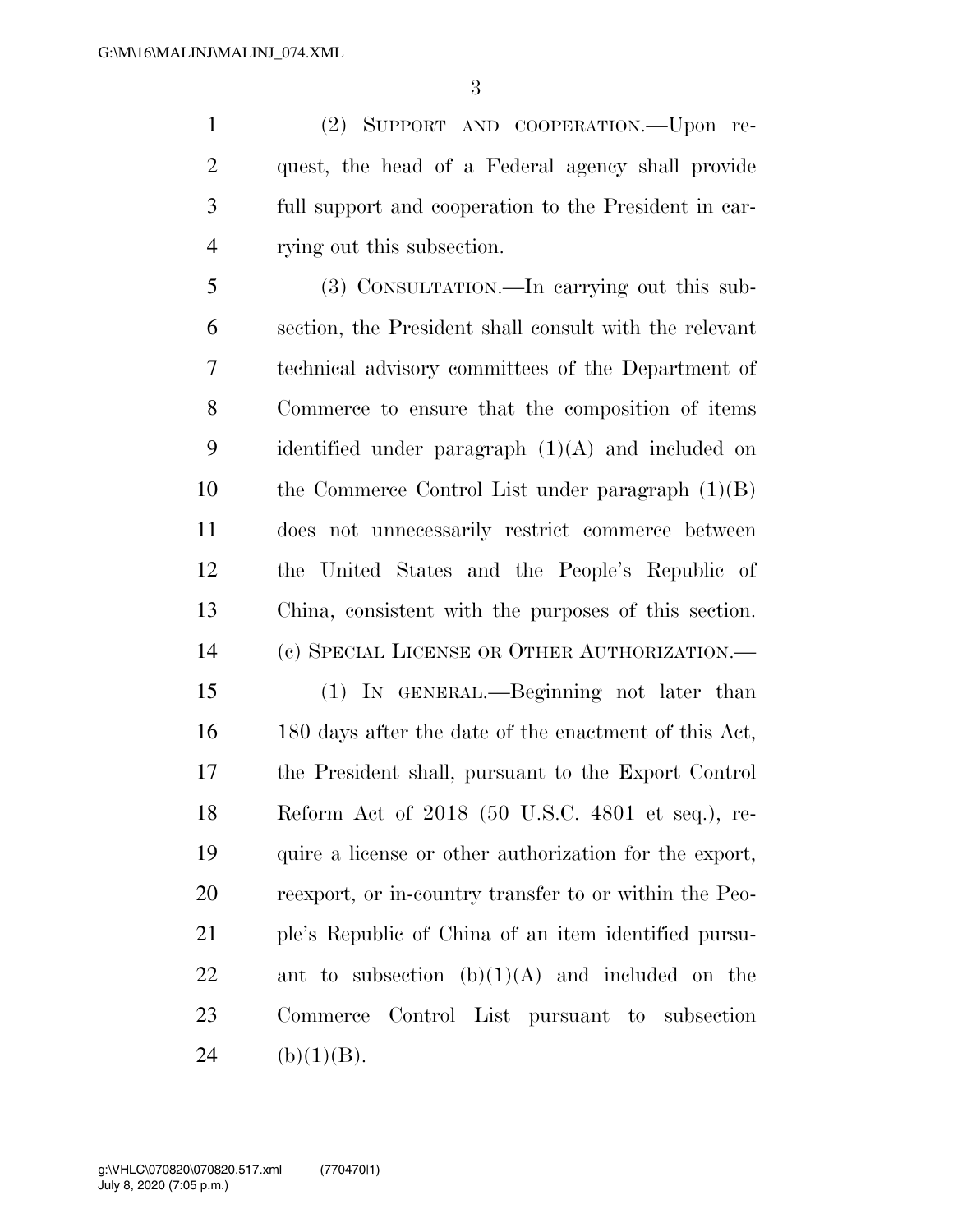(2) PRESUMPTION OF DENIAL.—An application for a license or other authorization described in paragraph (1) shall be subject to a presumption of denial.

 (3) PUBLIC NOTICE AND COMMENT.—The President shall provide for notice and public com- ment with respect actions necessary to carry out this subsection.

 (d) INTERNATIONAL COORDINATION AND MULTILAT- ERAL CONTROLS.—It shall be the policy of the United States to seek to harmonize United States export control regulations with international export control regimes with respect to the items identified pursuant to subsection 14 (b) $(1)(A)$ , including through the Wassenaar Arrangement and other bilateral and multilateral mechanisms involving countries that export such items.

 (e) TERMINATION OF SUSPENSION OF CERTAIN OTHER PROGRAMS AND ACTIVITIES.—Section 902(b)(1) of the Foreign Relations Authorization Act, Fiscal Years 1990 and 1991 (Public Law 101–246; 22 U.S.C. 2151 note) is amended—

 (1) in the matter preceding subparagraph (A), by inserting ''and China's Xinjiang Uighur Autono-mous Region'' after ''Tibet'';